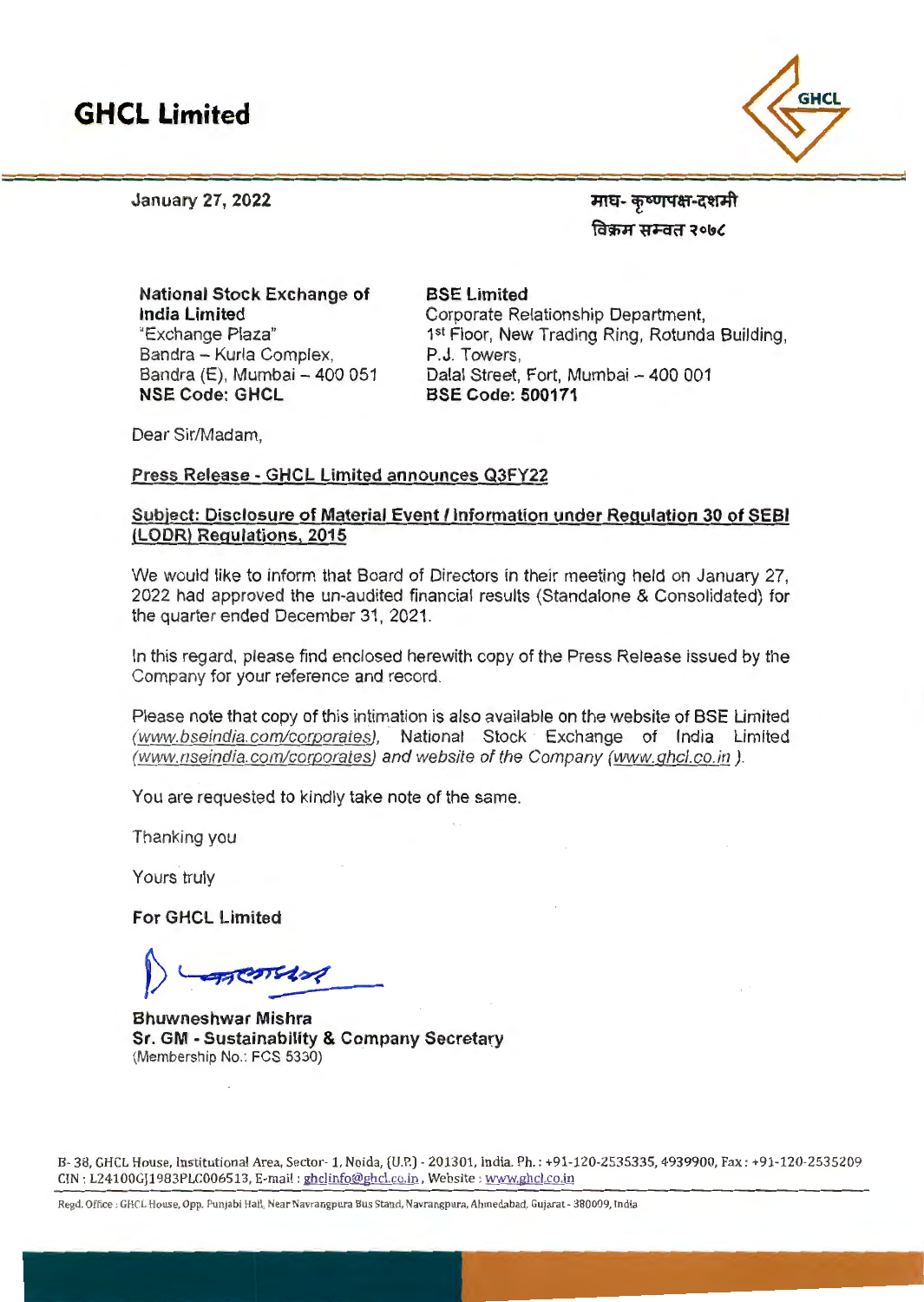

## **Press release**

# **GHCL announces Q3/FY22 Results PAT up by 48% (Standalone) Revenue up by 42% (Standalone)**

**New Delhi, 27th Jan 2022:** GHCL Limited, today announced its financial results for Q3FY22.

**Commenting on the financial performance, Mr. R S Jalan, Managing Director, GHCL said,**  *"Following easing of lockdown restrictions and improving macro trends, we witnessed enhanced traction across industries, almost back to pre-pandemic levels. Moreover, we observed sequential improvement during the quarter supported by favorable demand supply dynamics backed by positive pricing scenario.* 

*In the Inorganic Chemical segment, we reported solid performance momentum with 12% volume growth in Soda Ash in Q3 of FY22 along with healthy realisation gains backed by strong demand from key end user industries. Spinning segment continued to do well, driven by higher demand off take and firm yarn prices. Our focus on value-added products is yielding profitability gains on a higher base.*

*On a strategic note, we have proposed to divest our home textile business, while retaining the highly profitable spinning business. The divestment proceeds will be prudently utilized across growth initiatives outlined in both Chemicals and Spinning Businesses. On the other hand, GHCL is continuing with its objective of having separate entities for each business verticals with a limited change that instead of entire Textiles Business, only Spinning Division of GHCL is now proposed to be demerged to the GHCL Textiles Limited.*

*Overall, we are very well poised to capitalize on the emerging opportunities across our businesses."*

# **Q3FY22 VS Q3 FY 21 (Standalone Performance)**

- **Net Revenue** from continued operations for Q3FY22 grew by 42% to Rs 1,006 crores as compared to Rs 709 crores in the corresponding quarter ended Dec 31, 2020
- **EBIDTA** from continued operations grew by 38% to Rs 251 crores as compared to Rs 182 crores in the corresponding quarter last year
- **Net Profit (PAT)** including discontinued operations grew by 48% to Rs 163 crores as against Rs 111 crores in the corresponding quarter last fiscal

# **Business Segments (Q3FY22 VS Q3FY21)**

- Inorganics Chemicals division's revenue grew by 45% to Rs 765 crores in Q3 FY22 as compared to Rs 528 crores in the corresponding quarter in FY21
- Textiles business revenue from continued operations grew by 34% to Rs 241 crores in Q3FY 22 as compared to Rs 180 crores in the corresponding quarter in FY 21